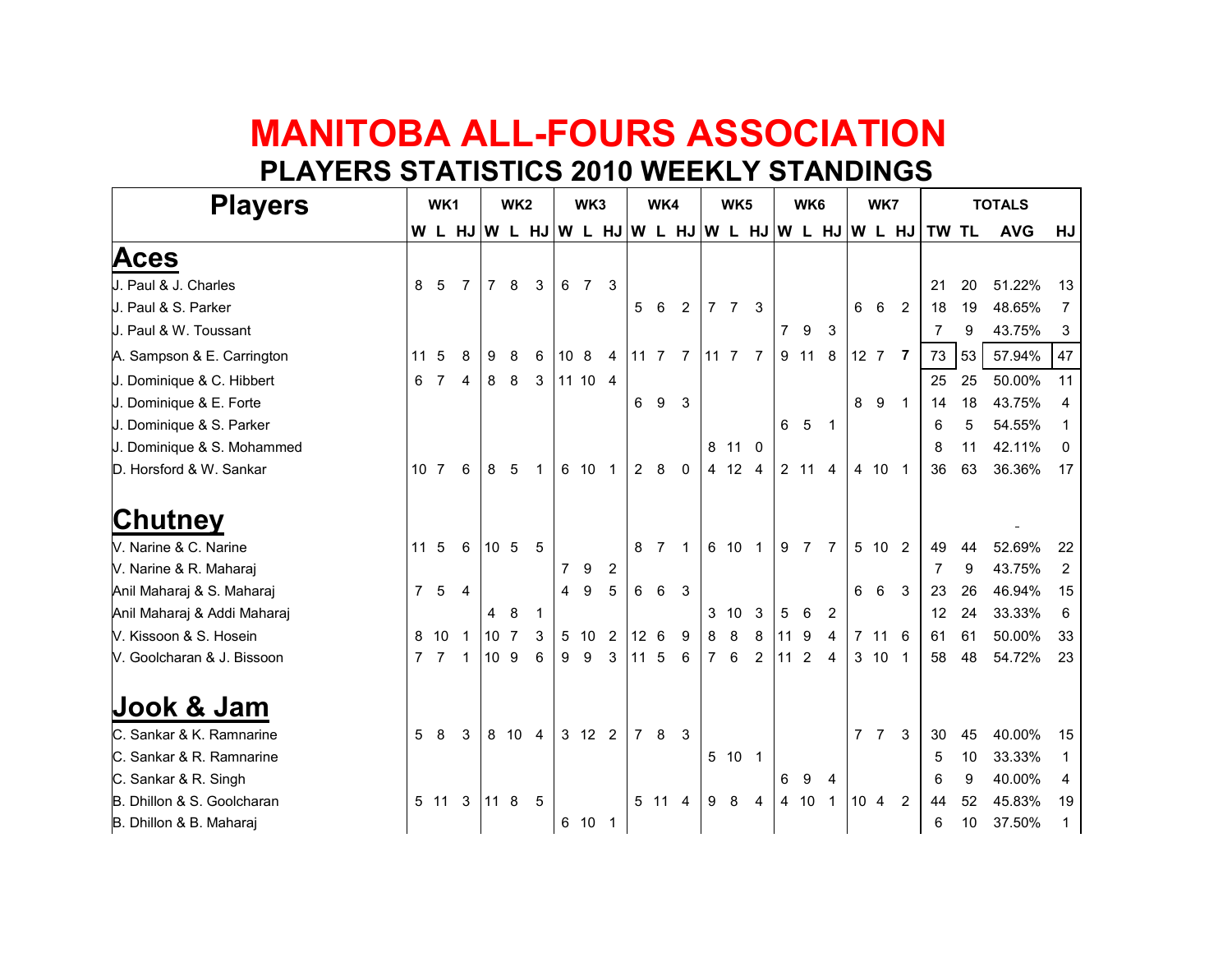M. Arjoon & R. RamnarineB. Maharaj & R. RamnarineM. Arjoon & S. RamberranM. Arjoon & K. RamnarineS. Maharaj & K. RamnarineN. Ramnarine & S. Singh

**Genesis**

 A. Mohammed & D. RougeauA. Mohammed & S. DicksonH. Carrington & S. DicksonH. Carrington & S. Bowen H. Carrington & A. CastelloS. Bowen & A. MitchellR. Victor & A. NoreaA. Nagina & K. CastelloA. Nagina & J. Watson

**ICCA**

 K. Rampersad & R. SankarC. Arjoon & K.SinghP. Albert & D. Khan P. Albert & S. RamlochanM. Arjoon Sr. & D. Sankar

## **Masforce**

 A. Mohammed & D. MohammedA. Mohammed & S. MadansinghB. Beepath & N. HoseinB. Beepath & S. RamlochanB. Beepath & A. Hosein

| nnarine      | $\overline{7}$ | 6              | $\overline{2}$ |                 |      |                | 5               | 10             | $\overline{2}$ |                 | 6 12 4         |                |                 |        |                |                |                |                |   |                |                | 18             | 28 | 39.13% | 8              |
|--------------|----------------|----------------|----------------|-----------------|------|----------------|-----------------|----------------|----------------|-----------------|----------------|----------------|-----------------|--------|----------------|----------------|----------------|----------------|---|----------------|----------------|----------------|----|--------|----------------|
| amnarine     |                |                |                |                 |      |                |                 |                |                |                 |                |                |                 |        |                |                |                |                | 4 | 8              | 3              | 4              | 8  | 33.33% | 3              |
| nberran      |                |                |                | 6               | 8    | 2              |                 |                |                |                 |                |                |                 |        |                |                |                |                |   |                |                | 6              | 8  | 42.86% | $\overline{c}$ |
| nnarine      |                |                |                |                 |      |                |                 |                |                |                 |                |                | 8               | 9      | 4              |                |                |                |   |                |                | 8              | 9  | 47.06% | 4              |
| amnarine     |                |                |                |                 |      |                |                 |                |                |                 |                |                |                 |        |                | 7              | 9              | 1              |   |                |                | 7              | 9  | 43.75% | 1              |
| Singh        |                | 7 10           | 4              | 5               | 10   | $\overline{2}$ | 8               | 4              | $\mathbf 1$    | 6               | 6              | 3              | $5\phantom{.0}$ | 9      | $\overline{2}$ | 8              | 7              | 1              | 7 | $\,6\,$        | 3              | 46             | 52 | 46.94% | 16             |
|              |                |                |                |                 |      |                |                 |                |                |                 |                |                |                 |        |                |                |                |                |   |                |                |                |    |        |                |
|              |                |                |                |                 |      |                |                 |                |                |                 |                |                |                 |        |                |                |                |                |   |                |                |                |    |        |                |
| . Rougeau    |                | 5 11           | $\overline{2}$ |                 |      |                |                 |                |                |                 |                |                |                 |        |                |                |                |                |   |                |                | 5              | 11 | 31.25% | 2              |
| . Dickson    |                |                |                | 9               | 5    | 1              |                 | 4 10           | 5              | 8               | $\overline{2}$ | $\mathbf 1$    | 9               | -7     | 6              | 10             | 4              | 4              | 9 | 8              | 3              | 49             | 36 | 57.65% | 20             |
| Dickson      | 5              | $\overline{7}$ | $\mathbf{3}$   |                 |      |                |                 |                |                |                 |                |                |                 |        |                |                |                |                |   |                |                | 5              | 7  | 41.67% | 3              |
| Bowen        |                |                |                | 10 <sub>8</sub> |      | 4              |                 |                |                |                 | $7 11 1$       |                |                 | 5 10 2 |                | 9              | 6              | $\mathbf 1$    |   |                |                | 31             | 35 | 46.97% | 8              |
| Castello     |                |                |                |                 |      |                |                 |                |                |                 |                |                |                 |        |                |                |                |                | 5 | 8              | $\overline{2}$ | 5              | 8  | 38.46% | $\overline{c}$ |
| hell:        |                |                |                |                 |      |                | 5               | 11             | 3              |                 |                |                |                 |        |                |                |                |                |   |                |                | 5              | 11 | 31.25% | 3              |
| а            | 10             | 8              | 7              | 5               | 10   | 3              | 11              | $\overline{5}$ | 1              | 9               | 6              | 2              | 7               | 9      | 6              | 9              | 7              | 2              | 8 | 11             | 6              | 59             | 56 | 51.30% | 27             |
| stello       | $\overline{7}$ | $\overline{7}$ | $\mathbf{3}$   | 10 <sub>5</sub> |      | 3              |                 |                |                | 6               | 5              | $\mathbf 0$    | 10 <sub>4</sub> |        | 7              | $\overline{7}$ | 8              | $\overline{2}$ | 6 | 10             | $\overline{2}$ | 46             | 39 | 54.12% | 17             |
| :son         |                |                |                |                 |      |                | 5               | 10             | $\overline{1}$ |                 |                |                |                 |        |                |                |                |                |   |                |                | 5              | 10 | 33.33% | $\mathbf 1$    |
|              |                |                |                |                 |      |                |                 |                |                |                 |                |                |                 |        |                |                |                |                |   |                |                |                |    |        |                |
|              |                |                |                |                 |      |                |                 |                |                |                 |                |                |                 |        |                |                |                |                |   |                |                |                |    |        |                |
| Sankar       | 4              | 10             | 5              | 8               | 7    | 5              | 10              | $\overline{4}$ | 1              | 6               | 11             | 3              | 8               | 8      | 4              | 6              | 12             | $\overline{2}$ | 8 | $\overline{4}$ | 1              | 50             | 56 | 47.17% | 21             |
| h            | 8              | 6              | 3              | 8               | 9    | 1              | 11              | 5              | 4              | 9               | 7              | 3              | 10 <sub>3</sub> |        | $\overline{4}$ | 11             | 5              | 6              | 4 | 10             | $\overline{2}$ | 61             | 45 | 57.55% | 23             |
|              | 6              | 8              | 1              | 8               | 8    | 4              | 5               | 11             | 0              | 10 <sub>6</sub> |                | 7              |                 |        |                | 9              | $\overline{7}$ | 6              | 6 | $\overline{7}$ | 3              | 44             | 47 | 48.35% | 21             |
| lochan       |                |                |                |                 |      |                |                 |                |                |                 |                |                | 10              | 6      | 4              |                |                |                |   |                |                | 10             | 6  | 62.50% | 4              |
| Sankar       | 7              | 7              | 4              | 5               | 8    | 4              | 10 <sup>1</sup> | $\overline{5}$ | 6              | $\sqrt{5}$      | 7              | $\overline{2}$ | 6               | 7      | 1              | $\overline{7}$ | 7              | 7              | 7 | $\overline{7}$ | $\overline{2}$ | 47             | 48 | 49.47% | 26             |
|              |                |                |                |                 |      |                |                 |                |                |                 |                |                |                 |        |                |                |                |                |   |                |                |                |    |        |                |
|              |                |                |                |                 |      |                |                 |                |                |                 |                |                |                 |        |                |                |                |                |   |                |                |                |    |        |                |
| . Mohammed   | 8              | 8              | 6              |                 |      |                |                 |                |                |                 |                |                |                 |        |                |                |                |                | 6 | 6              | $\overline{2}$ | 14             | 14 | 50.00% | 8              |
| . Madansingh |                |                |                | 10              | 8    | 3              | 9               | 7              | 4              | 11              | 6              | 4              |                 | 4 10   | $\overline{2}$ |                | 8 10 4         |                |   |                |                | 42             | 41 | 50.60% | 17             |
| osein        |                | 8 11           | $\overline{4}$ |                 | 8 11 | $\overline{2}$ | 9               | $\overline{4}$ | 3              |                 |                |                |                 |        |                |                |                |                |   |                |                | 25             | 26 | 49.02% | 9              |
| amlochan     |                |                |                |                 |      |                |                 |                |                | $\overline{7}$  | 9              | $\overline{2}$ |                 |        |                |                |                |                |   |                |                | $\overline{7}$ | 9  | 43.75% | 2              |
| osein        |                |                |                |                 |      |                |                 |                |                |                 |                |                | $\overline{7}$  | - 9    | 4              | 11 5           |                | 4              |   | 7 12           | 6              | 25             | 26 | 49.02% | 14             |
|              |                |                |                |                 |      |                |                 |                |                |                 |                |                |                 |        |                |                |                |                |   |                |                |                |    |        |                |